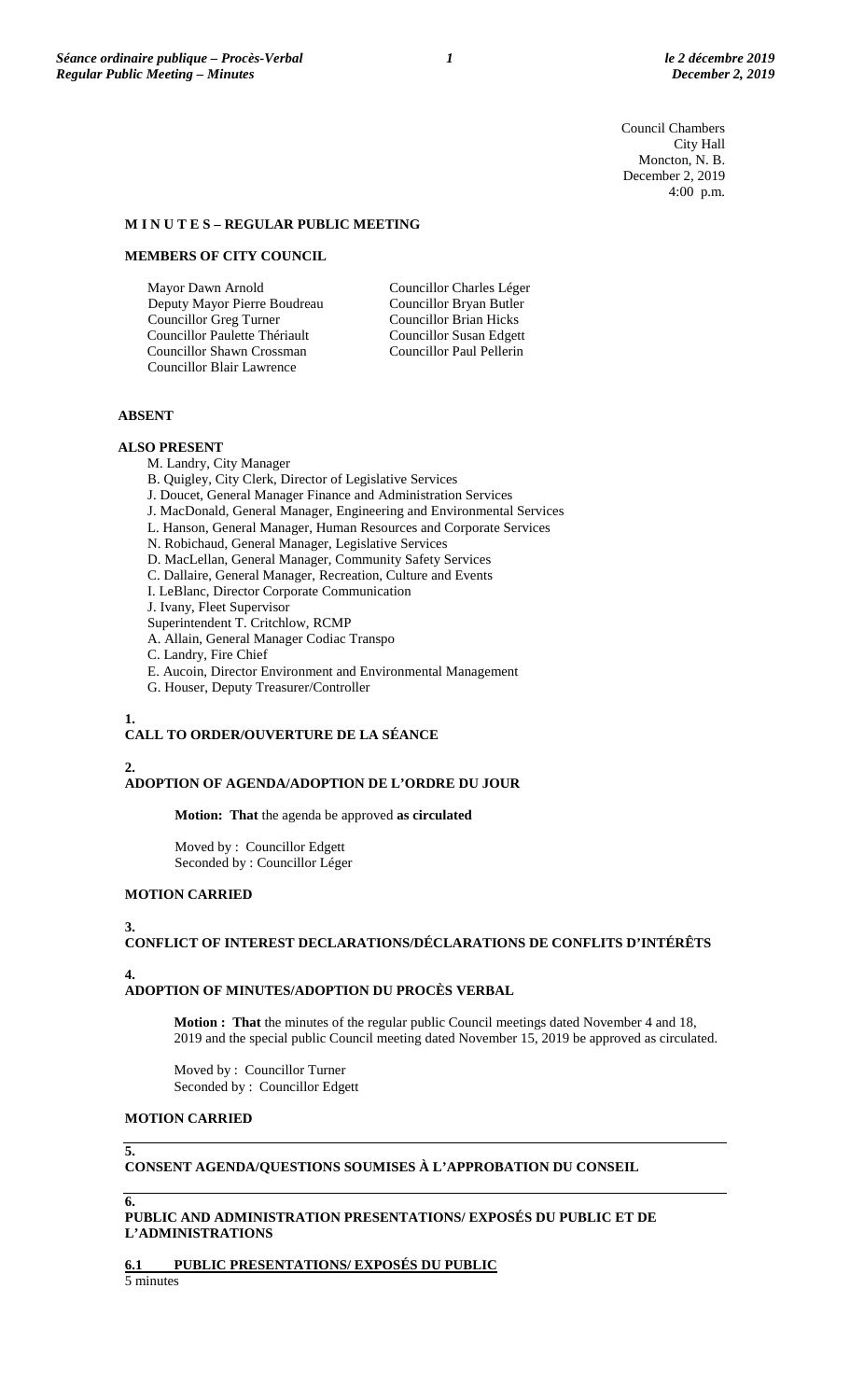- 6.1.1 **Presentation** Climate Change Antoine Zboralski & Lise Ethier, Symbiose The presentation focused on the environmental issues at hand in regard to the climate emergency resolution on April 1, 2019. Mr. Zboralski advised Council that today is the opening of COP25 (United Nations Climate Change Conference) in London, England. Ms. Ethier spoke of the importance of transparency on climate change. She asked the following questions:
	- 1. When will a citizen environmental committee be set up in the city?
	- 2. What is the state of the 2016 plan to reduce the city's energy consumption and GHG emissions?
	- 3. What has been the city's actions to improve its environmental footprint since it declared a climate emergency on April 1?
	- 4. What is the state of the report promised by the Council to deal with the climate emergency, which must be delivered by 1 May 2020?
	- 5. What budget has the city allocated to deal with the climate emergency since the climate emergency declaration?
	- 6. What are the city's plans for the installation of wind and solar energy sources?
	- 7. What does the city intend to do to encourage institutions such as hospitals, universities, large employers to take action against climate change??

Mr. Landry advised that Administration will review the questions provided and will respond to these questions with a copy to Council.

## **Other Presentation/Autres présentations**

2 minutes

- 6.1.2 **Sanitation** CUPE Keith Hatto Mr. Hatto came before Council to discuss sanitation, and referenced the additional funds from the Province. He indicated that these additional funds could be utilized to update the system for the City of Moncton.
- 6.1.3 **Access to Justice** Robert McKay Mr. McKay came before Council to discuss the importance of access to justice. Without access it causes stigmatism and leads to being ostracized.

## **6.2 ADMINISTRATION PRESENTATIONS/EXPOSÉS DE L'ADMINISTRATION**  15 minutes

## **7.**

# **PLANNING MATTERS/ QUESTIONS D'URBANISME**

## **8.**

## **STATEMENTS BY MEMBERS OF COUNCIL/ EXPOSÉS DES MEMBRES DU CONSEIL**

## *Susan Edgett*

• Made mention that the French Consult will remain open.

## *Pierre Boudreau*

- Congratulated administration on the professional presentation of the 2020 budget.
- Spoke of the surplus from the Province this year, and was pleased with the suggestions provided by administration on where these funds will be allocated.

## *Greg Turner*

- Spoke of the Team Canada and Team USA Women's hockey game on December 17 at the Avenir Center.
- Spoke of the House of Nazareth on Albert Street and its partial opening this evening.

#### *Paulette Thériault*

• Also expressed her pleasure regarding the French Consulate remaining open.

## **9. REPORTS AND RECOMMENDATIONS FROM COMMITTEES AND PRIVATE MEETINGS/ RAPPORTS ET RECOMMANDATIONS DES COMITÉS ET RÉUNIONS À HUIS CLOS**

9.1 **Recommendation(s)** – Committee of the Whole – November 25, 2019

**Motion: That** Moncton City Council approve a contribution of \$750,000 from the Jeux de la Francophonie Reserve Fund towards the construction of an artificial turf field at École l'Odyssée in 2021 conditional upon a license agreement being signed in 2020 between the City of Moncton and the Province of New Brunswick for the community use of the new field.

Moved by: Councillor Edgett Seconded by: Councillor Thériault

## **MOTION CARRIED**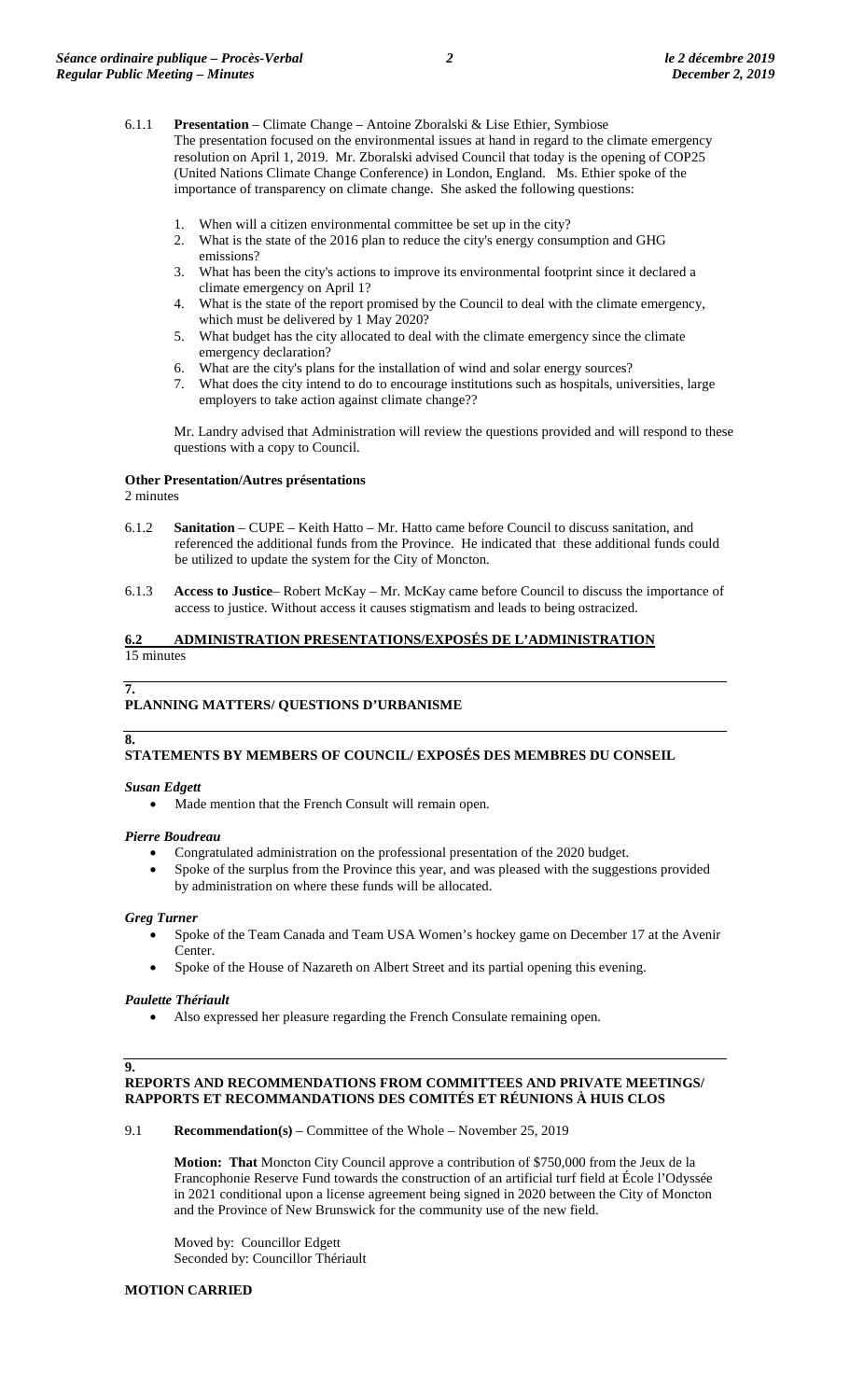**10.**

## **REPORTS FROM ADMINISTRATION/ RAPPORTS DE L'ADMINISTRATION**

10.1 **Presentation** – 2020 BIA Levy – Anne Poirer-Basque, Executive Director, Downtown Moncton Centre-ville Inc.

Ms. Poirier-Basque came before Council to present DMCI's 2020 budget. She provided an overview of the work performed by DMCI. DMCI is an independent non-profit corporation, funded by commercial non-residential property owners, which operates in a defined geographical area. Ms. Poirier-Basque provided an overview the proposed budget for 2020.

**Motion: That** Moncton City Council authorize the City Clerk to advertise the proposed Downtown Moncton Centre-ville Inc. 2020 Budget in accordance with the Business Improvement Areas Act.

Moved by: Councillor Turner Seconded by: Councillor Thériault

It was suggested that merchants in the downtown area be encouraged to clean/wash their area – sidewalk/patios.

## **MOTION CARRIED**

10.2 **Emergency** Mutual Aid Agreement

**Motion: That** Moncton City Council authorize the City to enter into the Emergency Mutual Aid Agreement between the City of Moncton, the City of Dieppe and the Town of Riverview, and that the Mayor and City Clerk be authorized to execute all necessary documents and to affix the corporate seal thereto.

Moved by: Councillor Butler Seconded by: Councillor Lawrence

# **MOTION CARRIED**

10.3 **New Brunswick's** Climate Change and Health Vulnerability and Adaptation Assessment Pilot Project – Tracy Wade, NB Department of Environment and Local Government.

Ms. Wade provided an overview of the project. Climate change is considered one of the many determinants of health, hence the goal of the project is to support the health sector to prepare and adapt to the impacts of climate change. It is important to strengthen the public health system in order to improve the capacity of communities to adapt to climate change, as well as ensure the health of the population is adequately equipped to deal with the issues at hand.

Moncton has been identified as one of the 25 municipalities in Canada to participate in the project.

Pilot Community Commitment and timeline for the project – December 2019-April 2022

- No financial commitment
- Identification of project contact
- Authorization for selected staff, bringing a variety of perspectives, to participate in Stakeholder's Working Group
	- Participation in Stakeholders Working Group meetings
		- Workshop April 16th 2020 (in Moncton)
			- Monthly meetings for approximately 16 months
		- Focus groups, interviews, etc…
- Sharing of appropriate data
- Review and provide feedback
	- Reports, tools and communication material

**Motion: That** the Mayor be authorized to sign the Letter of Understanding on behalf of the City of Moncton for the "New Brunswick's Climate Change and Health Vulnerability and Adaptation Assessment Pilot Project".

Moved by: Deputy Mayor Boudreau Seconded by: Councillor Léger

## **MOTION CARRIED**

10.4 **Tender TCS19-130** – Snow and Ice Control at Codiac Transpo Bus Shelters, Stops and Lay-Bys (Zone 1)

**Motion: That** Tender #TCS19-130 – Snow and Ice Control at Codiac Transpo Bus Shelters, Stops and Lay-Bys – Zone 1 be awarded to the lowest Bidder meeting the Terms, Conditions, and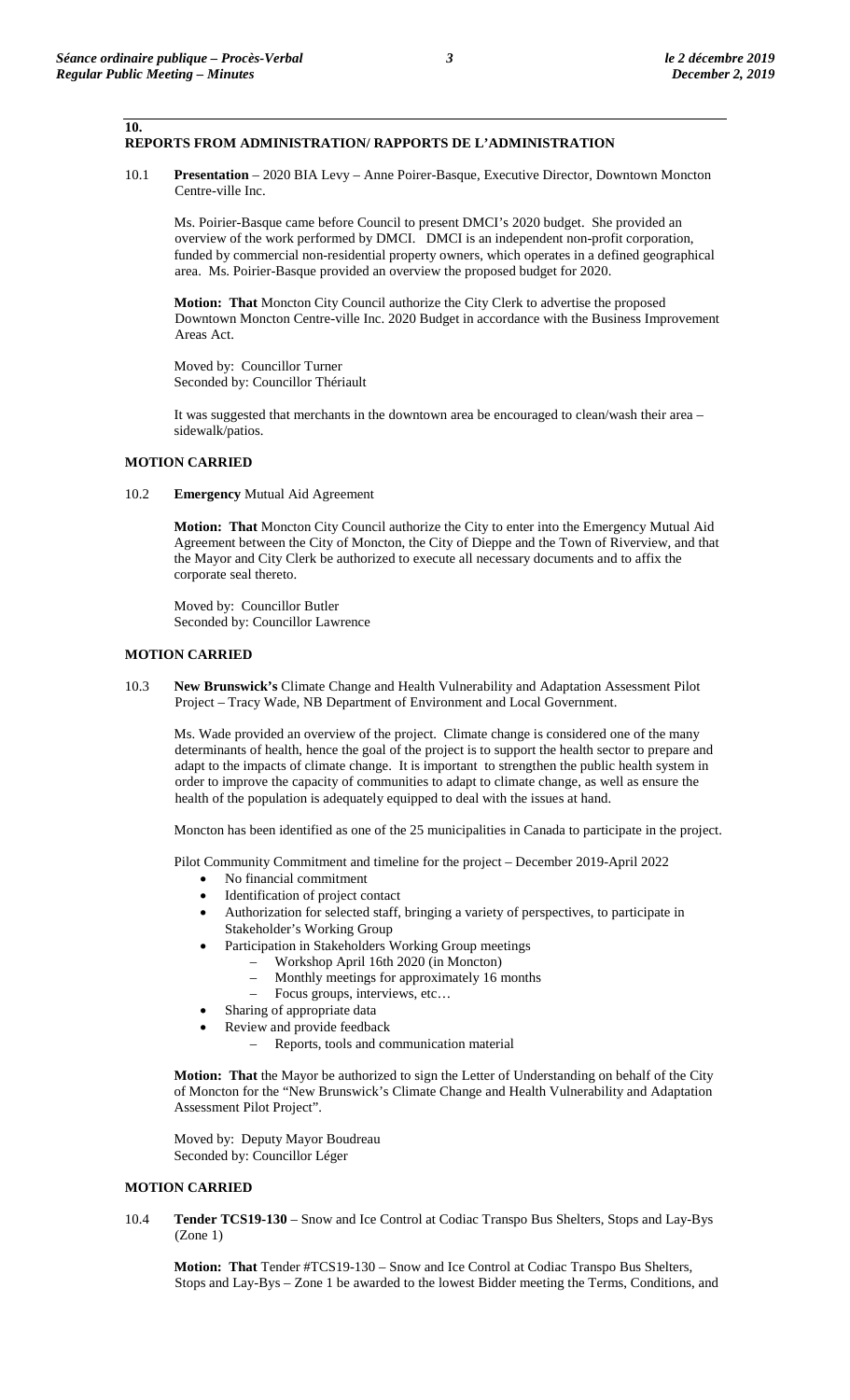Specifications, being Serenity Pools and Landscaping for the 2019 – 2020 winter season, in accordance with the call-out rates specified in their Tender submission, representing a Total Estimated Bid Price of \$64,646.88, including H.S.T. @ 15%, with an option to extend the agreement for up to two (2) additional seasons, if it is in the City's best interest to do so.

Moved by: Councillor Léger Seconded by: Councillor Butler

## **MOTION CARRIED**

#### **11.**

## **READING OF BY-LAWS/ LECTURE D'ARRÊTÉS MUNICIPAUX**

*The City Clerk announced that the following by-laws will be posted on line at www.moncton.ca <i>in lieu of reading them into the record at future meetings, pursuant to Section 15.3(a) ii (A&B) of the Local Governance Act, or same can be faxed, mailed or e-mailed to interested parties at their request*.

11.1 **A By-law** in Amendment of a By-Law Relating to the approval of the Budget for Downtown Moncton CentreVille Inc. and to Establish a Special Business Improvement Area Levy in the City of Moncton, being By-Law A-1002.19 – *First Reading (Subject to approval of item 10.1)*

**Motion: That t**he City Clerk give first reading to by-law A-1002.19.

Moved by: Councillor Léger Seconded by: Councillor Edgett

## **MOTION CARRIED**

*The Clerk gave First Reading only*

11.2 **A By-Law** in Amendment of a By-Law Respecting Fees, Rates and Charges for Services Provided by the City Of Moncton being By-Law A-1318.1 – *First Reading*

**Motion: That** the City Clerk give first reading to by-law A-1318.1**.**

Moved by: Councillor Léger Seconded by: Councillor Lawrence

## **MOTION CARRIED**

**12.**

*Nay: Councillor Hicks Councillor Pellerin*

*The Clerk gave First Reading only to the above by-laws.*

# **NOTICES MOTIONS AND RESOLUTIONS/ AVIS DE MOTIONS ET RÉSOLUTIONS**

#### 12.1 **2020** Budget Resolutions Update

Mr. Landry provided a background on the proposed distribution of the additional \$2,056,675 provided by the Province of New Brunswick.

#### **Codiac Transpo**

- Caledonia, Granite and Moncton High School \$78,840
- Stat Holiday Service (Short Term Funding) \$23,550
- Connect Blue and Green Line (Shot Term Funding) \$70,000
	- Short term funding in this case means that the City will cover the cost until we receive the potential assessment forgiveness from the Province on our Transit Facility and once received these funds will be returned to the corporation.

#### **Communications Department**

- Manager of Strategic Communication (Short Term Funding) \$102,500
	- Short term funding in this case as the Communications department is working on a strategy to self-fund this position with future organizational savings. The
	- City will fund this position until these savings become available.

## **Engineering**

- Increase in Capital from Operating for Facilities so they can do maintenance on existing buildings - \$118,000.
- Snow clearing in the downtown area based on Level 1 price increase \$50,000

#### **Parks and Leisure Services**

• One time Replacement of Lawn Bowling Infrastructure - \$50,000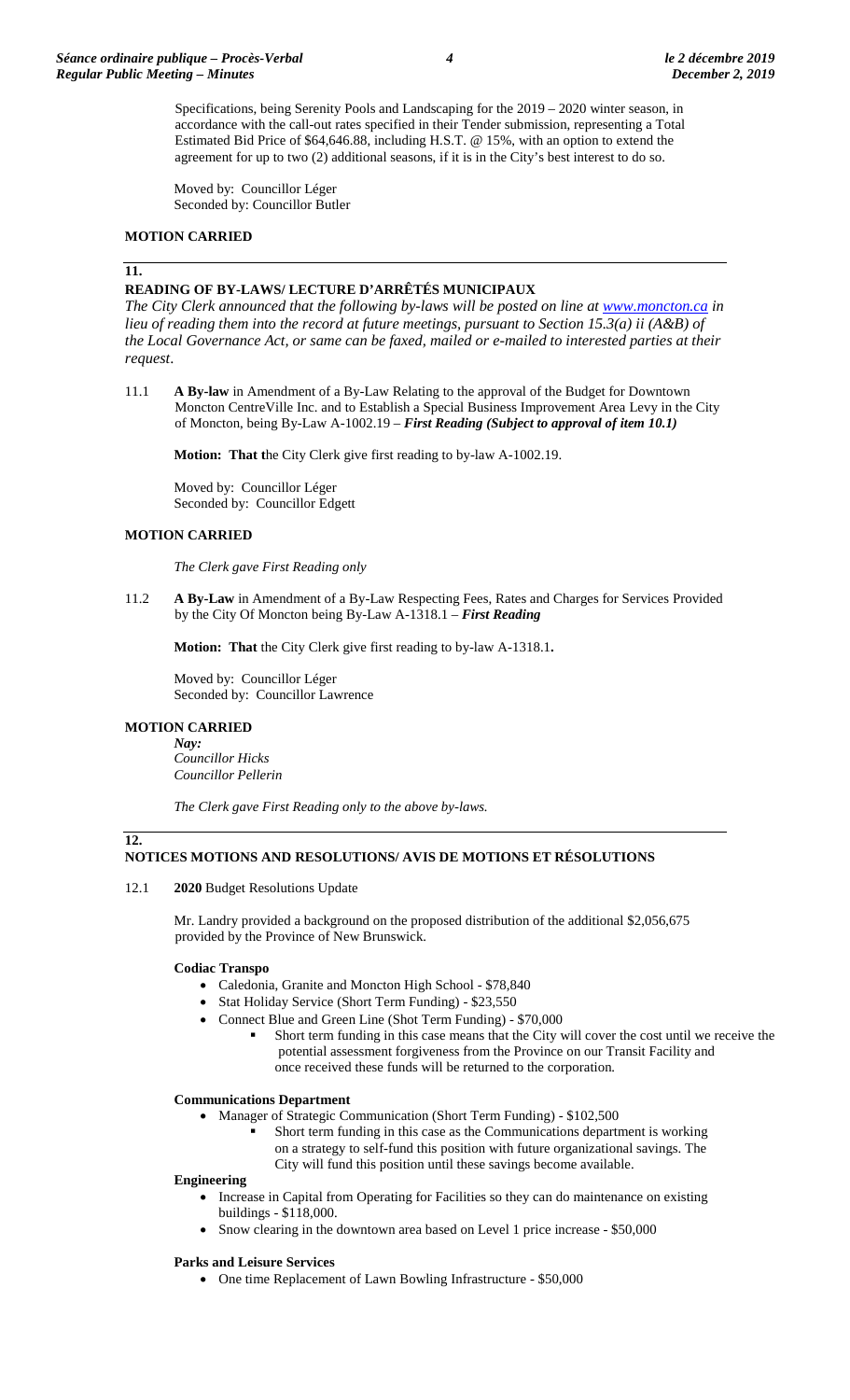• Annual Operating Cost to maintain Lawn Bowling Field - \$7,000

#### **Other**

- Deposit to an operating reserve to cover the shortfall in 2028 \$500,000. This strategy will greatly protect the City from future deficits positions.
- Increase Grant to Greater Moncton Pest Control \$13,774

#### **Capital Reserve**

Administration is proposing to put all of the remaining funds available \$1,043,011 in a Capital Reserve, with the intention of funding strategic capital items moving forward. This will give Administration the opportunity to undertake proper research, analysis and prepare recommendations. Examples of possible projects that could be considered would include, but not limited to:

- Parking Structure
- Active Transportation Implementation
- Economic Development Corporation
- Downtown Washrooms
- Affordable Housing Implementation
- Operations Centre (Future Considerations)
- Magnetic Hill Zoo Capital Projects
- Green Initiatives
- Additional Funding (Integrated Bilateral Agreement)

The biggest benefit of using the remaining funds to fund Capital Items is that it will not have a negative impact on our long term sustainability in comparison to funding ongoing services (Level 2's). This will put the City in a position to make even stronger strategic investments in the future while maintaining the flexibility needed to be sustainable in the long term.

12.1.1 **Approval** of 2020 Utility Operating Fund Budget

THIS IS TO CERTIFY that on the 2nd day of December, 2019 the Council of the local government of CITY OF MONCTON RESOLVED that pursuant to subsection 117(4) of the *Local Governance Act*, the total budget for the Water and Wastewater utility for the ensuing year would consist of total revenues of **\$40,127,726** and total expenditures of **\$40,127,726 .**

Moved by: Deputy Mayor Boudreau Seconded by: Councillor Lawrence

#### **MOTION CARRIED**

121.2 **Approval** of 2020 General Operating Fund Budget

THIS IS TO CERTIFY that on the 2nd day of December, 2019, the Council of the local government of **CITY OF MONCTON** RESOLVED that the sum of **\$163,572,623** be the total operating budget of the local government, that the sum of \$**143,724,760** be the Warrant of the local government for the ensuing year, and that the tax rate(s) for the local government be: **\$1.6497**.

The Council orders and directs the levying by the Minister of Environment and Local Government of said amount on real property liable to taxation under the *Assessment Act* within the local government of: City of Moncton.

Moved by: Councillor Léger Seconded by: Councillor Lawrence

#### **MOTION CARRIED**

12.1.3 **Approval** of 2020 Capital Works Budget

**WHEREAS** the City Council of the City of Moncton has adopted a Capital Works Budget for 2020

**BE IT RESOLVED** that the City of Moncton submit to the Municipal Capital Borrowing Board, an application for authorization to borrow or guarantee the repayment of money borrowed or deemed borrowed for a capital expense for the following purposes, term and amount:

| <b>PURPOSE</b>                     | <b>AMOUNT</b> | <b>TERM</b> |
|------------------------------------|---------------|-------------|
| <b>Government General Services</b> | 441.000       | 5 years     |
| <b>Transportation Services</b>     | \$7,438,000   | 10 years    |